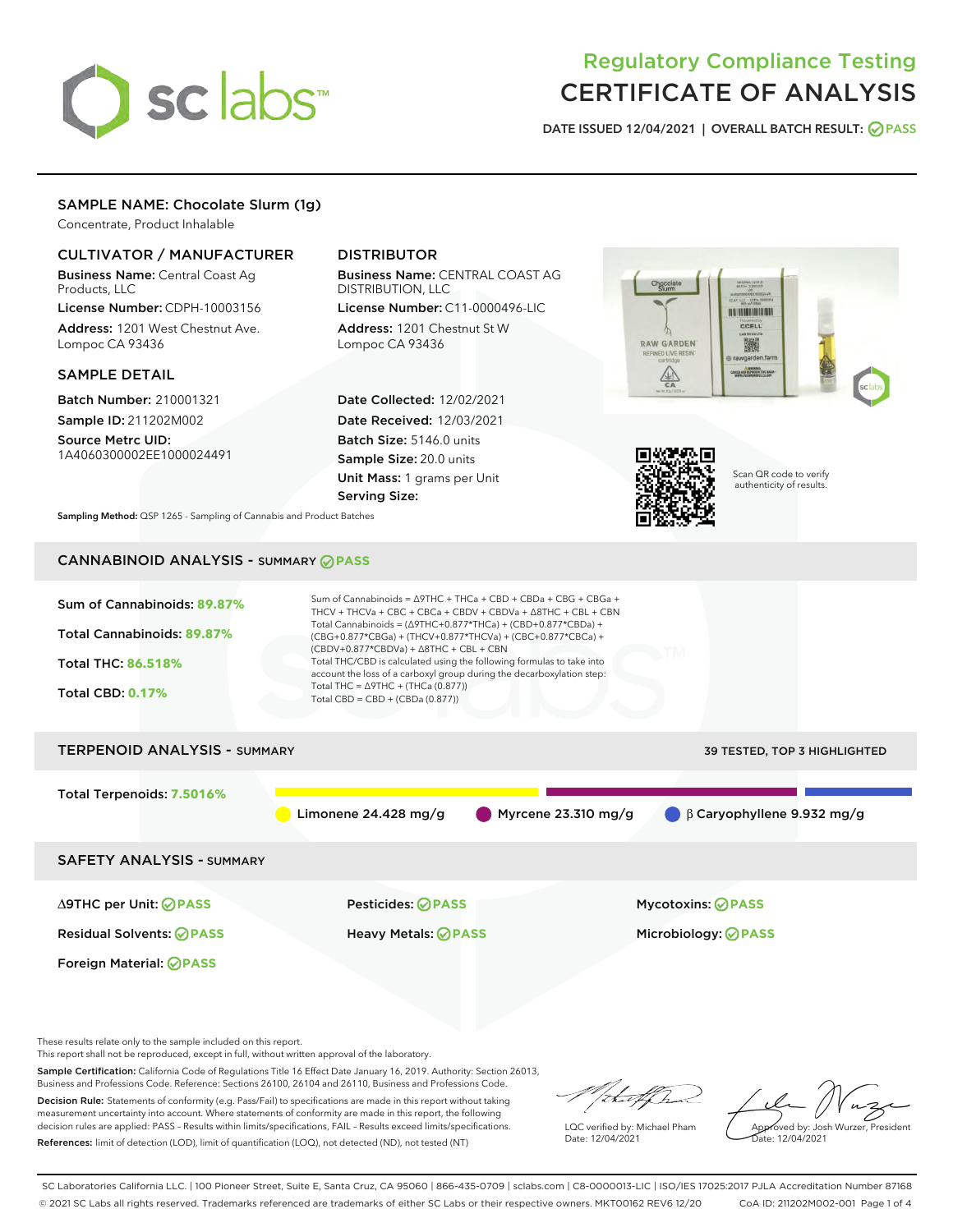



CHOCOLATE SLURM (1G) | DATE ISSUED 12/04/2021 | OVERALL BATCH RESULT: @ PASS

#### CANNABINOID TEST RESULTS - 12/04/2021 2 PASS

Tested by high-performance liquid chromatography with diode-array detection (HPLC-DAD). **Method:** QSP 1157 - Analysis of Cannabinoids by HPLC-DAD

#### TOTAL CANNABINOIDS: **89.87%**

Total Cannabinoids (Total THC) + (Total CBD) + (Total CBG) + (Total THCV) + (Total CBC) + (Total CBDV) + ∆8THC + CBL + CBN

TOTAL THC: **86.518%** Total THC (∆9THC+0.877\*THCa)

TOTAL CBD: **0.17%**

Total CBD (CBD+0.877\*CBDa)

TOTAL CBG: 2.449% Total CBG (CBG+0.877\*CBGa)

TOTAL THCV: 0.42% Total THCV (THCV+0.877\*THCVa)

TOTAL CBC: ND Total CBC (CBC+0.877\*CBCa)

TOTAL CBDV: ND Total CBDV (CBDV+0.877\*CBDVa)

| <b>COMPOUND</b>            | LOD/LOQ<br>(mg/g) | <b>MEASUREMENT</b><br><b>UNCERTAINTY</b><br>(mg/g) | <b>RESULT</b><br>(mg/g) | <b>RESULT</b><br>(%) |
|----------------------------|-------------------|----------------------------------------------------|-------------------------|----------------------|
| Δ9THC                      | 0.06 / 0.26       | ±29.762                                            | 865.18                  | 86.518               |
| <b>CBG</b>                 | 0.06 / 0.19       | ±0.965                                             | 24.49                   | 2.449                |
| <b>THCV</b>                | 0.1 / 0.2         | ±0.21                                              | 4.2                     | 0.42                 |
| <b>CBN</b>                 | 0.1/0.3           | ±0.12                                              | 1.8                     | 0.18                 |
| <b>CBD</b>                 | 0.07/0.29         | ±0.079                                             | 1.70                    | 0.170                |
| $\triangle$ 8THC           | 0.1/0.4           | ±0.10                                              | 1.3                     | 0.13                 |
| <b>THCa</b>                | 0.05/0.14         | N/A                                                | <b>ND</b>               | <b>ND</b>            |
| <b>THCVa</b>               | 0.07/0.20         | N/A                                                | <b>ND</b>               | <b>ND</b>            |
| <b>CBDa</b>                | 0.02 / 0.19       | N/A                                                | <b>ND</b>               | <b>ND</b>            |
| <b>CBDV</b>                | 0.04 / 0.15       | N/A                                                | <b>ND</b>               | <b>ND</b>            |
| <b>CBDVa</b>               | 0.03/0.53         | N/A                                                | <b>ND</b>               | <b>ND</b>            |
| <b>CBGa</b>                | 0.1 / 0.2         | N/A                                                | <b>ND</b>               | <b>ND</b>            |
| <b>CBL</b>                 | 0.06 / 0.24       | N/A                                                | <b>ND</b>               | <b>ND</b>            |
| <b>CBC</b>                 | 0.2 / 0.5         | N/A                                                | <b>ND</b>               | <b>ND</b>            |
| <b>CBCa</b>                | 0.07/0.28         | N/A                                                | <b>ND</b>               | <b>ND</b>            |
| <b>SUM OF CANNABINOIDS</b> |                   |                                                    | 898.7 mg/g              | 89.87%               |

#### **UNIT MASS: 1 grams per Unit**

| ∆9THC per Unit                         | 1120 per-package limit | 865.18 mg/unit | <b>PASS</b> |
|----------------------------------------|------------------------|----------------|-------------|
| <b>Total THC per Unit</b>              |                        | 865.18 mg/unit |             |
| <b>CBD per Unit</b>                    |                        | $1.70$ mg/unit |             |
| <b>Total CBD per Unit</b>              |                        | $1.70$ mg/unit |             |
| <b>Sum of Cannabinoids</b><br>per Unit |                        | 898.7 mg/unit  |             |
| <b>Total Cannabinoids</b><br>per Unit  |                        | 898.7 mg/unit  |             |

# TERPENOID TEST RESULTS - 12/04/2021

Terpene analysis utilizing gas chromatography-flame ionization detection (GC-FID). **Method:** QSP 1192 - Analysis of Terpenoids by GC-FID

| <b>COMPOUND</b>         | LOD/LOQ<br>(mg/g) | <b>MEASUREMENT</b><br><b>UNCERTAINTY</b><br>(mg/g) | <b>RESULT</b><br>(mg/g)                         | <b>RESULT</b><br>(%) |
|-------------------------|-------------------|----------------------------------------------------|-------------------------------------------------|----------------------|
| Limonene                | 0.005 / 0.016     | ±0.3493                                            | 24.428                                          | 2.4428               |
| <b>Myrcene</b>          | 0.008 / 0.025     | ±0.3007                                            | 23.310                                          | 2.3310               |
| $\beta$ Caryophyllene   | 0.004 / 0.012     | ±0.3536                                            | 9.932                                           | 0.9932               |
| Linalool                | 0.009 / 0.032     | ±0.2387                                            | 6.281                                           | 0.6281               |
| $\alpha$ Humulene       | 0.009/0.029       | ±0.0750                                            | 2.337                                           | 0.2337               |
| Fenchol                 | 0.010 / 0.034     | ±0.0734                                            | 1.896                                           | 0.1896               |
| $\beta$ Pinene          | 0.004 / 0.014     | ±0.0194                                            | 1.684                                           | 0.1684               |
| Terpineol               | 0.016 / 0.055     | ±0.0649                                            | 1.057                                           | 0.1057               |
| Ocimene                 | 0.011 / 0.038     | ±0.0320                                            | 0.998                                           | 0.0998               |
| $\alpha$ Pinene         | 0.005 / 0.017     | ±0.0070                                            | 0.816                                           | 0.0816               |
| Terpinolene             | 0.008 / 0.026     | ±0.0146                                            | 0.711                                           | 0.0711               |
| <b>Borneol</b>          | 0.005 / 0.016     | ±0.0129                                            | 0.306                                           | 0.0306               |
| Valencene               | 0.009 / 0.030     | ±0.0150                                            | 0.218                                           | 0.0218               |
| Camphene                | 0.005 / 0.015     | ±0.0019                                            | 0.165                                           | 0.0165               |
| Nerolidol               | 0.009 / 0.028     | ±0.0087                                            | 0.139                                           | 0.0139               |
| trans-ß-Farnesene       | 0.008 / 0.025     | ±0.0045                                            | 0.126                                           | 0.0126               |
| Eucalyptol              | 0.006 / 0.018     | ±0.0027                                            | 0.107                                           | 0.0107               |
| Fenchone                | 0.009 / 0.028     | ±0.0030                                            | 0.104                                           | 0.0104               |
| $\gamma$ Terpinene      | 0.006 / 0.018     | ±0.0016                                            | 0.095                                           | 0.0095               |
| $\alpha$ Bisabolol      | 0.008 / 0.026     | ±0.0045                                            | 0.084                                           | 0.0084               |
| $\alpha$ Terpinene      | 0.005 / 0.017     | ±0.0008                                            | 0.052                                           | 0.0052               |
| Sabinene Hydrate        | 0.006 / 0.022     | ±0.0017                                            | 0.044                                           | 0.0044               |
| Geraniol                | 0.002 / 0.007     | ±0.0019                                            | 0.044                                           | 0.0044               |
| Caryophyllene<br>Oxide  | 0.010 / 0.033     | ±0.0016                                            | 0.035                                           | 0.0035               |
| $\alpha$ Phellandrene   | 0.006 / 0.020     | ±0.0004                                            | 0.031                                           | 0.0031               |
| Nerol                   | 0.003 / 0.011     | ±0.0007                                            | 0.016                                           | 0.0016               |
| 3 Carene                | 0.005 / 0.018     | N/A                                                | $<$ LOQ                                         | $<$ LOQ              |
| p-Cymene                | 0.005 / 0.016     | N/A                                                | <loq< th=""><th><loq< th=""></loq<></th></loq<> | <loq< th=""></loq<>  |
| Citronellol             | 0.003 / 0.010     | N/A                                                | <loq< th=""><th><loq< th=""></loq<></th></loq<> | <loq< th=""></loq<>  |
| Sabinene                | 0.004 / 0.014     | N/A                                                | ND                                              | ND                   |
| (-)-Isopulegol          | 0.005 / 0.016     | N/A                                                | ND                                              | ND                   |
| Camphor                 | 0.006 / 0.019     | N/A                                                | ND                                              | <b>ND</b>            |
| Isoborneol              | 0.004 / 0.012     | N/A                                                | <b>ND</b>                                       | <b>ND</b>            |
| Menthol                 | 0.008 / 0.025     | N/A                                                | <b>ND</b>                                       | <b>ND</b>            |
| R-(+)-Pulegone          | 0.003 / 0.011     | N/A                                                | <b>ND</b>                                       | ND                   |
| <b>Geranyl Acetate</b>  | 0.004 / 0.014     | N/A                                                | <b>ND</b>                                       | <b>ND</b>            |
| $\alpha$ Cedrene        | 0.005 / 0.016     | N/A                                                | <b>ND</b>                                       | ND                   |
| Guaiol                  | 0.009 / 0.030     | N/A                                                | ND                                              | ND                   |
| Cedrol                  | 0.008 / 0.027     | N/A                                                | <b>ND</b>                                       | ND                   |
| <b>TOTAL TERPENOIDS</b> |                   |                                                    | 75.016 mg/g                                     | 7.5016%              |

SC Laboratories California LLC. | 100 Pioneer Street, Suite E, Santa Cruz, CA 95060 | 866-435-0709 | sclabs.com | C8-0000013-LIC | ISO/IES 17025:2017 PJLA Accreditation Number 87168 © 2021 SC Labs all rights reserved. Trademarks referenced are trademarks of either SC Labs or their respective owners. MKT00162 REV6 12/20 CoA ID: 211202M002-001 Page 2 of 4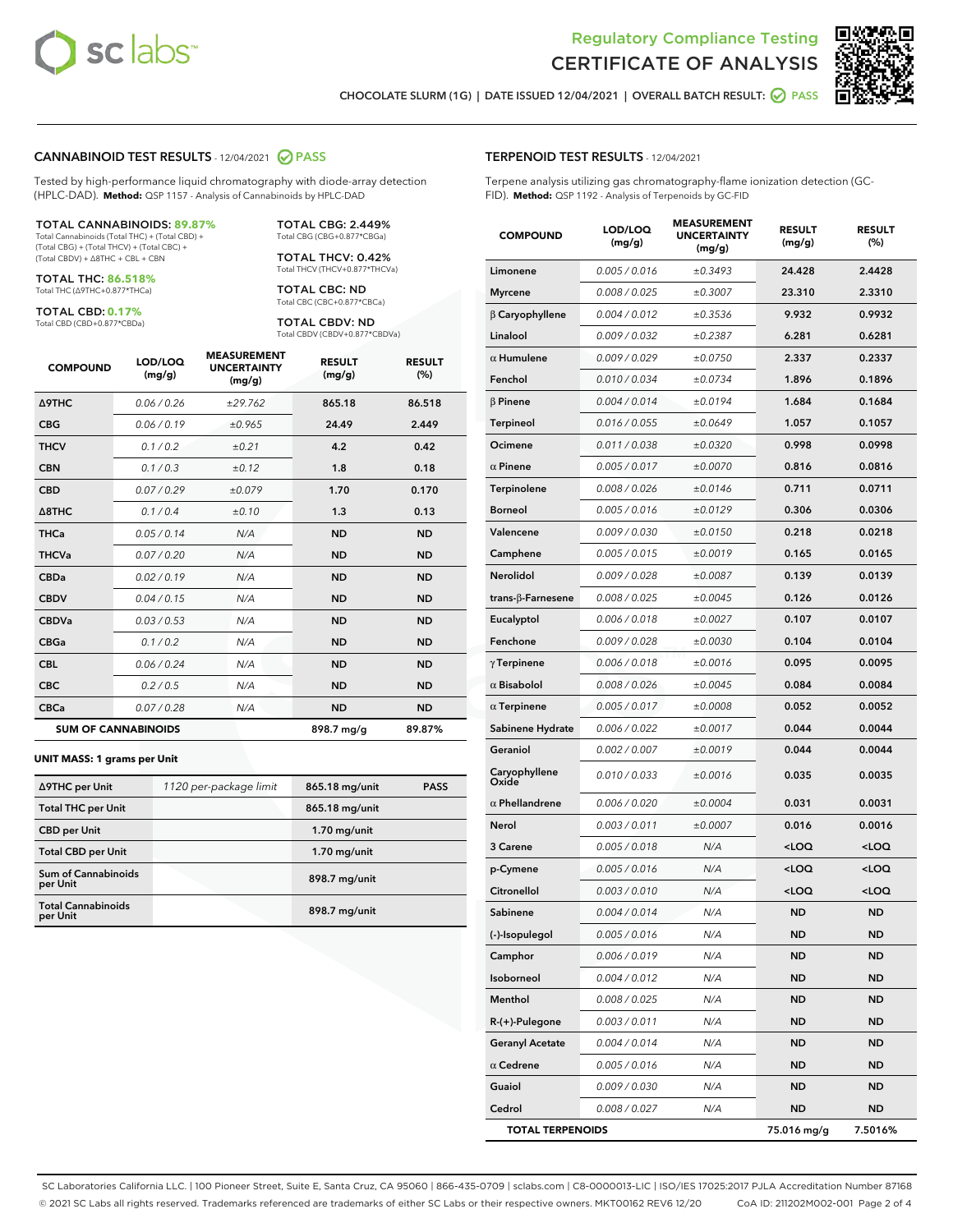



CHOCOLATE SLURM (1G) | DATE ISSUED 12/04/2021 | OVERALL BATCH RESULT: ☑ PASS

#### CATEGORY 1 PESTICIDE TEST RESULTS - 12/04/2021 @ PASS

Pesticide and plant growth regulator analysis utilizing high-performance liquid chromatography-mass spectrometry (HPLC-MS) or gas chromatography-mass spectrometry (GC-MS). \*GC-MS utilized where indicated. **Method:** QSP 1212 - Analysis of Pesticides and Mycotoxins by LC-MS or QSP 1213 - Analysis of Pesticides by GC-MS

| <b>Aldicarb</b><br>0.03 / 0.08<br><b>ND</b><br>$\ge$ LOD<br>N/A<br><b>PASS</b><br>Carbofuran<br>0.02/0.05<br>$\ge$ LOD<br>N/A<br><b>ND</b><br><b>PASS</b><br>Chlordane*<br>0.03 / 0.08<br><b>ND</b><br>$>$ LOD<br>N/A<br><b>PASS</b><br>0.03/0.10<br><b>ND</b><br><b>PASS</b><br>Chlorfenapyr*<br>$\geq$ LOD<br>N/A<br>0.02 / 0.06<br>N/A<br><b>ND</b><br><b>PASS</b><br>Chlorpyrifos<br>$\geq$ LOD<br>0.02 / 0.07<br>N/A<br><b>ND</b><br><b>PASS</b><br>Coumaphos<br>$>$ LOD<br>Daminozide<br>0.02 / 0.07<br>$\ge$ LOD<br>N/A<br><b>ND</b><br><b>PASS</b><br><b>DDVP</b><br>0.03/0.09<br>$\ge$ LOD<br>N/A<br><b>ND</b><br><b>PASS</b><br>(Dichlorvos)<br>Dimethoate<br><b>ND</b><br><b>PASS</b><br>0.03 / 0.08<br>$>$ LOD<br>N/A<br>Ethoprop(hos)<br>0.03/0.10<br>$\ge$ LOD<br>N/A<br><b>ND</b><br><b>PASS</b><br>0.02/0.06<br>$\ge$ LOD<br>N/A<br><b>ND</b><br><b>PASS</b><br>Etofenprox<br>Fenoxycarb<br>0.03 / 0.08<br>$>$ LOD<br>N/A<br><b>ND</b><br><b>PASS</b><br>0.03 / 0.08<br><b>ND</b><br><b>PASS</b><br>Fipronil<br>$\ge$ LOD<br>N/A<br>Imazalil<br>0.02 / 0.06<br>$>$ LOD<br>N/A<br><b>ND</b><br><b>PASS</b><br>0.02 / 0.07<br>Methiocarb<br>N/A<br><b>ND</b><br>$>$ LOD<br><b>PASS</b><br>Methyl<br>0.03/0.10<br>$\ge$ LOD<br>N/A<br><b>ND</b><br><b>PASS</b><br>parathion<br>0.03/0.09<br>$\ge$ LOD<br>N/A<br><b>ND</b><br><b>PASS</b><br><b>Mevinphos</b><br>Paclobutrazol<br>0.02 / 0.05<br>$\ge$ LOD<br>N/A<br><b>ND</b><br><b>PASS</b><br>0.03/0.09<br>N/A<br>$\ge$ LOD<br><b>ND</b><br><b>PASS</b><br>Propoxur<br>0.03 / 0.08<br><b>ND</b><br><b>PASS</b><br>Spiroxamine<br>$\ge$ LOD<br>N/A<br><b>PASS</b><br>Thiacloprid<br>0.03/0.10<br>$\ge$ LOD<br>N/A<br><b>ND</b> | <b>COMPOUND</b> | LOD/LOQ<br>$(\mu g/g)$ | <b>ACTION</b><br>LIMIT<br>$(\mu g/g)$ | <b>MEASUREMENT</b><br><b>UNCERTAINTY</b><br>$(\mu g/g)$ | <b>RESULT</b><br>$(\mu g/g)$ | <b>RESULT</b> |
|----------------------------------------------------------------------------------------------------------------------------------------------------------------------------------------------------------------------------------------------------------------------------------------------------------------------------------------------------------------------------------------------------------------------------------------------------------------------------------------------------------------------------------------------------------------------------------------------------------------------------------------------------------------------------------------------------------------------------------------------------------------------------------------------------------------------------------------------------------------------------------------------------------------------------------------------------------------------------------------------------------------------------------------------------------------------------------------------------------------------------------------------------------------------------------------------------------------------------------------------------------------------------------------------------------------------------------------------------------------------------------------------------------------------------------------------------------------------------------------------------------------------------------------------------------------------------------------------------------------------------------------------------------------------------------------------|-----------------|------------------------|---------------------------------------|---------------------------------------------------------|------------------------------|---------------|
|                                                                                                                                                                                                                                                                                                                                                                                                                                                                                                                                                                                                                                                                                                                                                                                                                                                                                                                                                                                                                                                                                                                                                                                                                                                                                                                                                                                                                                                                                                                                                                                                                                                                                              |                 |                        |                                       |                                                         |                              |               |
|                                                                                                                                                                                                                                                                                                                                                                                                                                                                                                                                                                                                                                                                                                                                                                                                                                                                                                                                                                                                                                                                                                                                                                                                                                                                                                                                                                                                                                                                                                                                                                                                                                                                                              |                 |                        |                                       |                                                         |                              |               |
|                                                                                                                                                                                                                                                                                                                                                                                                                                                                                                                                                                                                                                                                                                                                                                                                                                                                                                                                                                                                                                                                                                                                                                                                                                                                                                                                                                                                                                                                                                                                                                                                                                                                                              |                 |                        |                                       |                                                         |                              |               |
|                                                                                                                                                                                                                                                                                                                                                                                                                                                                                                                                                                                                                                                                                                                                                                                                                                                                                                                                                                                                                                                                                                                                                                                                                                                                                                                                                                                                                                                                                                                                                                                                                                                                                              |                 |                        |                                       |                                                         |                              |               |
|                                                                                                                                                                                                                                                                                                                                                                                                                                                                                                                                                                                                                                                                                                                                                                                                                                                                                                                                                                                                                                                                                                                                                                                                                                                                                                                                                                                                                                                                                                                                                                                                                                                                                              |                 |                        |                                       |                                                         |                              |               |
|                                                                                                                                                                                                                                                                                                                                                                                                                                                                                                                                                                                                                                                                                                                                                                                                                                                                                                                                                                                                                                                                                                                                                                                                                                                                                                                                                                                                                                                                                                                                                                                                                                                                                              |                 |                        |                                       |                                                         |                              |               |
|                                                                                                                                                                                                                                                                                                                                                                                                                                                                                                                                                                                                                                                                                                                                                                                                                                                                                                                                                                                                                                                                                                                                                                                                                                                                                                                                                                                                                                                                                                                                                                                                                                                                                              |                 |                        |                                       |                                                         |                              |               |
|                                                                                                                                                                                                                                                                                                                                                                                                                                                                                                                                                                                                                                                                                                                                                                                                                                                                                                                                                                                                                                                                                                                                                                                                                                                                                                                                                                                                                                                                                                                                                                                                                                                                                              |                 |                        |                                       |                                                         |                              |               |
|                                                                                                                                                                                                                                                                                                                                                                                                                                                                                                                                                                                                                                                                                                                                                                                                                                                                                                                                                                                                                                                                                                                                                                                                                                                                                                                                                                                                                                                                                                                                                                                                                                                                                              |                 |                        |                                       |                                                         |                              |               |
|                                                                                                                                                                                                                                                                                                                                                                                                                                                                                                                                                                                                                                                                                                                                                                                                                                                                                                                                                                                                                                                                                                                                                                                                                                                                                                                                                                                                                                                                                                                                                                                                                                                                                              |                 |                        |                                       |                                                         |                              |               |
|                                                                                                                                                                                                                                                                                                                                                                                                                                                                                                                                                                                                                                                                                                                                                                                                                                                                                                                                                                                                                                                                                                                                                                                                                                                                                                                                                                                                                                                                                                                                                                                                                                                                                              |                 |                        |                                       |                                                         |                              |               |
|                                                                                                                                                                                                                                                                                                                                                                                                                                                                                                                                                                                                                                                                                                                                                                                                                                                                                                                                                                                                                                                                                                                                                                                                                                                                                                                                                                                                                                                                                                                                                                                                                                                                                              |                 |                        |                                       |                                                         |                              |               |
|                                                                                                                                                                                                                                                                                                                                                                                                                                                                                                                                                                                                                                                                                                                                                                                                                                                                                                                                                                                                                                                                                                                                                                                                                                                                                                                                                                                                                                                                                                                                                                                                                                                                                              |                 |                        |                                       |                                                         |                              |               |
|                                                                                                                                                                                                                                                                                                                                                                                                                                                                                                                                                                                                                                                                                                                                                                                                                                                                                                                                                                                                                                                                                                                                                                                                                                                                                                                                                                                                                                                                                                                                                                                                                                                                                              |                 |                        |                                       |                                                         |                              |               |
|                                                                                                                                                                                                                                                                                                                                                                                                                                                                                                                                                                                                                                                                                                                                                                                                                                                                                                                                                                                                                                                                                                                                                                                                                                                                                                                                                                                                                                                                                                                                                                                                                                                                                              |                 |                        |                                       |                                                         |                              |               |
|                                                                                                                                                                                                                                                                                                                                                                                                                                                                                                                                                                                                                                                                                                                                                                                                                                                                                                                                                                                                                                                                                                                                                                                                                                                                                                                                                                                                                                                                                                                                                                                                                                                                                              |                 |                        |                                       |                                                         |                              |               |
|                                                                                                                                                                                                                                                                                                                                                                                                                                                                                                                                                                                                                                                                                                                                                                                                                                                                                                                                                                                                                                                                                                                                                                                                                                                                                                                                                                                                                                                                                                                                                                                                                                                                                              |                 |                        |                                       |                                                         |                              |               |
|                                                                                                                                                                                                                                                                                                                                                                                                                                                                                                                                                                                                                                                                                                                                                                                                                                                                                                                                                                                                                                                                                                                                                                                                                                                                                                                                                                                                                                                                                                                                                                                                                                                                                              |                 |                        |                                       |                                                         |                              |               |
|                                                                                                                                                                                                                                                                                                                                                                                                                                                                                                                                                                                                                                                                                                                                                                                                                                                                                                                                                                                                                                                                                                                                                                                                                                                                                                                                                                                                                                                                                                                                                                                                                                                                                              |                 |                        |                                       |                                                         |                              |               |
|                                                                                                                                                                                                                                                                                                                                                                                                                                                                                                                                                                                                                                                                                                                                                                                                                                                                                                                                                                                                                                                                                                                                                                                                                                                                                                                                                                                                                                                                                                                                                                                                                                                                                              |                 |                        |                                       |                                                         |                              |               |
|                                                                                                                                                                                                                                                                                                                                                                                                                                                                                                                                                                                                                                                                                                                                                                                                                                                                                                                                                                                                                                                                                                                                                                                                                                                                                                                                                                                                                                                                                                                                                                                                                                                                                              |                 |                        |                                       |                                                         |                              |               |

#### CATEGORY 2 PESTICIDE TEST RESULTS - 12/04/2021 @ PASS

| <b>COMPOUND</b>          | LOD/LOQ<br>$(\mu g/g)$ | <b>ACTION</b><br>LIMIT<br>$(\mu g/g)$ | <b>MEASUREMENT</b><br><b>UNCERTAINTY</b><br>$(\mu g/g)$ | <b>RESULT</b><br>$(\mu g/g)$ | <b>RESULT</b> |
|--------------------------|------------------------|---------------------------------------|---------------------------------------------------------|------------------------------|---------------|
| Abamectin                | 0.03/0.10              | 0.1                                   | N/A                                                     | <b>ND</b>                    | <b>PASS</b>   |
| Acephate                 | 0.02/0.07              | 0.1                                   | N/A                                                     | <b>ND</b>                    | <b>PASS</b>   |
| Acequinocyl              | 0.02/0.07              | 0.1                                   | N/A                                                     | <b>ND</b>                    | <b>PASS</b>   |
| Acetamiprid              | 0.02/0.05              | 0.1                                   | N/A                                                     | <b>ND</b>                    | <b>PASS</b>   |
| Azoxystrobin             | 0.02/0.07              | 0.1                                   | N/A                                                     | <b>ND</b>                    | <b>PASS</b>   |
| <b>Bifenazate</b>        | 0.01/0.04              | 0.1                                   | N/A                                                     | <b>ND</b>                    | <b>PASS</b>   |
| <b>Bifenthrin</b>        | 0.02/0.05              | 3                                     | N/A                                                     | <b>ND</b>                    | <b>PASS</b>   |
| <b>Boscalid</b>          | 0.03/0.09              | 0.1                                   | N/A                                                     | <b>ND</b>                    | <b>PASS</b>   |
| Captan                   | 0.19/0.57              | 07                                    | N/A                                                     | <b>ND</b>                    | <b>PASS</b>   |
| Carbaryl                 | 0.02/0.06              | 0.5                                   | N/A                                                     | <b>ND</b>                    | <b>PASS</b>   |
| Chlorantranilip-<br>role | 0.04/0.12              | 10                                    | N/A                                                     | <b>ND</b>                    | <b>PASS</b>   |
| Clofentezine             | 0.03/0.09              | 0.1                                   | N/A                                                     | <b>ND</b>                    | <b>PASS</b>   |

## CATEGORY 2 PESTICIDE TEST RESULTS - 12/04/2021 continued

| <b>COMPOUND</b>               | LOD/LOQ<br>(µg/g) | <b>ACTION</b><br><b>LIMIT</b><br>$(\mu g/g)$ | <b>MEASUREMENT</b><br><b>UNCERTAINTY</b><br>$(\mu g/g)$ | <b>RESULT</b><br>(µg/g) | <b>RESULT</b> |
|-------------------------------|-------------------|----------------------------------------------|---------------------------------------------------------|-------------------------|---------------|
| Cyfluthrin                    | 0.12 / 0.38       | $\overline{c}$                               | N/A                                                     | <b>ND</b>               | <b>PASS</b>   |
| Cypermethrin                  | 0.11 / 0.32       | 1                                            | N/A                                                     | ND                      | <b>PASS</b>   |
| <b>Diazinon</b>               | 0.02 / 0.05       | 0.1                                          | N/A                                                     | ND                      | <b>PASS</b>   |
| Dimethomorph                  | 0.03 / 0.09       | 2                                            | N/A                                                     | ND                      | <b>PASS</b>   |
| Etoxazole                     | 0.02 / 0.06       | 0.1                                          | N/A                                                     | ND                      | <b>PASS</b>   |
| Fenhexamid                    | 0.03 / 0.09       | 0.1                                          | N/A                                                     | <b>ND</b>               | <b>PASS</b>   |
| Fenpyroximate                 | 0.02 / 0.06       | 0.1                                          | N/A                                                     | ND                      | <b>PASS</b>   |
| Flonicamid                    | 0.03 / 0.10       | 0.1                                          | N/A                                                     | ND                      | <b>PASS</b>   |
| Fludioxonil                   | 0.03 / 0.10       | 0.1                                          | N/A                                                     | <b>ND</b>               | <b>PASS</b>   |
| Hexythiazox                   | 0.02 / 0.07       | 0.1                                          | N/A                                                     | <b>ND</b>               | <b>PASS</b>   |
| Imidacloprid                  | 0.04 / 0.11       | 5                                            | N/A                                                     | ND                      | <b>PASS</b>   |
| Kresoxim-methyl               | 0.02 / 0.07       | 0.1                                          | N/A                                                     | <b>ND</b>               | <b>PASS</b>   |
| <b>Malathion</b>              | 0.03 / 0.09       | 0.5                                          | N/A                                                     | <b>ND</b>               | <b>PASS</b>   |
| Metalaxyl                     | 0.02 / 0.07       | $\overline{c}$                               | N/A                                                     | ND                      | <b>PASS</b>   |
| Methomyl                      | 0.03 / 0.10       | 1                                            | N/A                                                     | <b>ND</b>               | <b>PASS</b>   |
| Myclobutanil                  | 0.03 / 0.09       | 0.1                                          | N/A                                                     | ND                      | <b>PASS</b>   |
| Naled                         | 0.02 / 0.07       | 0.1                                          | N/A                                                     | ND                      | <b>PASS</b>   |
| Oxamyl                        | 0.04 / 0.11       | 0.5                                          | N/A                                                     | ND                      | <b>PASS</b>   |
| Pentachloronitro-<br>benzene* | 0.03 / 0.09       | 0.1                                          | N/A                                                     | ND                      | <b>PASS</b>   |
| Permethrin                    | 0.04 / 0.12       | 0.5                                          | N/A                                                     | ND                      | <b>PASS</b>   |
| Phosmet                       | 0.03 / 0.10       | 0.1                                          | N/A                                                     | <b>ND</b>               | <b>PASS</b>   |
| Piperonylbu-<br>toxide        | 0.02 / 0.07       | 3                                            | N/A                                                     | ND                      | <b>PASS</b>   |
| Prallethrin                   | 0.03 / 0.08       | 0.1                                          | N/A                                                     | <b>ND</b>               | <b>PASS</b>   |
| Propiconazole                 | 0.02 / 0.07       | 0.1                                          | N/A                                                     | ND                      | <b>PASS</b>   |
| Pyrethrins                    | 0.04 / 0.12       | 0.5                                          | N/A                                                     | ND                      | <b>PASS</b>   |
| Pyridaben                     | 0.02 / 0.07       | 0.1                                          | N/A                                                     | ND                      | <b>PASS</b>   |
| Spinetoram                    | 0.02 / 0.07       | 0.1                                          | N/A                                                     | <b>ND</b>               | <b>PASS</b>   |
| Spinosad                      | 0.02 / 0.07       | 0.1                                          | N/A                                                     | ND                      | <b>PASS</b>   |
| Spiromesifen                  | 0.02 / 0.05       | 0.1                                          | N/A                                                     | <b>ND</b>               | <b>PASS</b>   |
| Spirotetramat                 | 0.02 / 0.06       | 0.1                                          | N/A                                                     | ND                      | <b>PASS</b>   |
| Tebuconazole                  | 0.02 / 0.07       | 0.1                                          | N/A                                                     | ND                      | <b>PASS</b>   |
| Thiamethoxam                  | 0.03 / 0.10       | 5                                            | N/A                                                     | <b>ND</b>               | <b>PASS</b>   |
| Trifloxystrobin               | 0.03 / 0.08       | 0.1                                          | N/A                                                     | <b>ND</b>               | <b>PASS</b>   |

SC Laboratories California LLC. | 100 Pioneer Street, Suite E, Santa Cruz, CA 95060 | 866-435-0709 | sclabs.com | C8-0000013-LIC | ISO/IES 17025:2017 PJLA Accreditation Number 87168 © 2021 SC Labs all rights reserved. Trademarks referenced are trademarks of either SC Labs or their respective owners. MKT00162 REV6 12/20 CoA ID: 211202M002-001 Page 3 of 4